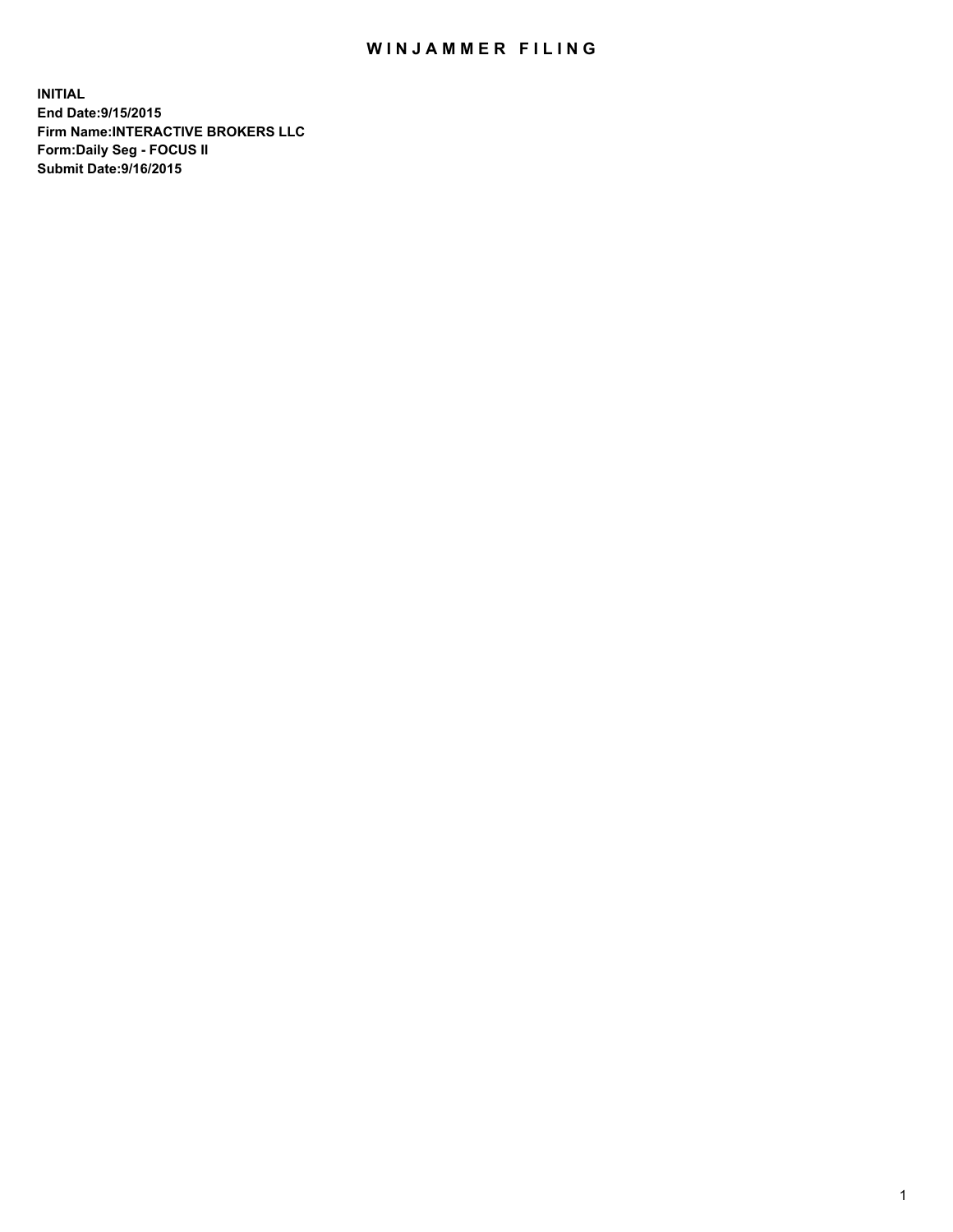## **INITIAL End Date:9/15/2015 Firm Name:INTERACTIVE BROKERS LLC Form:Daily Seg - FOCUS II Submit Date:9/16/2015 Daily Segregation - Cover Page**

| Name of Company<br><b>Contact Name</b><br><b>Contact Phone Number</b><br><b>Contact Email Address</b>                                                                                                                                                                                                                          | <b>INTERACTIVE BROKERS LLC</b><br><b>Michael Ellman</b><br>203-422-8926<br>mellman@interactivebrokers.co<br>$\mathbf{m}$ |
|--------------------------------------------------------------------------------------------------------------------------------------------------------------------------------------------------------------------------------------------------------------------------------------------------------------------------------|--------------------------------------------------------------------------------------------------------------------------|
| FCM's Customer Segregated Funds Residual Interest Target (choose one):<br>a. Minimum dollar amount: ; or<br>b. Minimum percentage of customer segregated funds required:% ; or<br>c. Dollar amount range between: and; or<br>d. Percentage range of customer segregated funds required between:% and%.                         | $\overline{\mathbf{0}}$<br>0<br>155,000,000 245,000,000<br><u>00</u>                                                     |
| FCM's Customer Secured Amount Funds Residual Interest Target (choose one):<br>a. Minimum dollar amount: ; or<br>b. Minimum percentage of customer secured funds required:%; or<br>c. Dollar amount range between: and; or<br>d. Percentage range of customer secured funds required between:% and%.                            | $\overline{\mathbf{0}}$<br>0<br>80,000,000 120,000,000<br>0 <sub>0</sub>                                                 |
| FCM's Cleared Swaps Customer Collateral Residual Interest Target (choose one):<br>a. Minimum dollar amount: ; or<br>b. Minimum percentage of cleared swaps customer collateral required:% ; or<br>c. Dollar amount range between: and; or<br>d. Percentage range of cleared swaps customer collateral required between:% and%. | $\overline{\mathbf{0}}$<br>$\overline{\mathbf{0}}$<br>0 <sub>0</sub><br>0 <sub>0</sub>                                   |

Attach supporting documents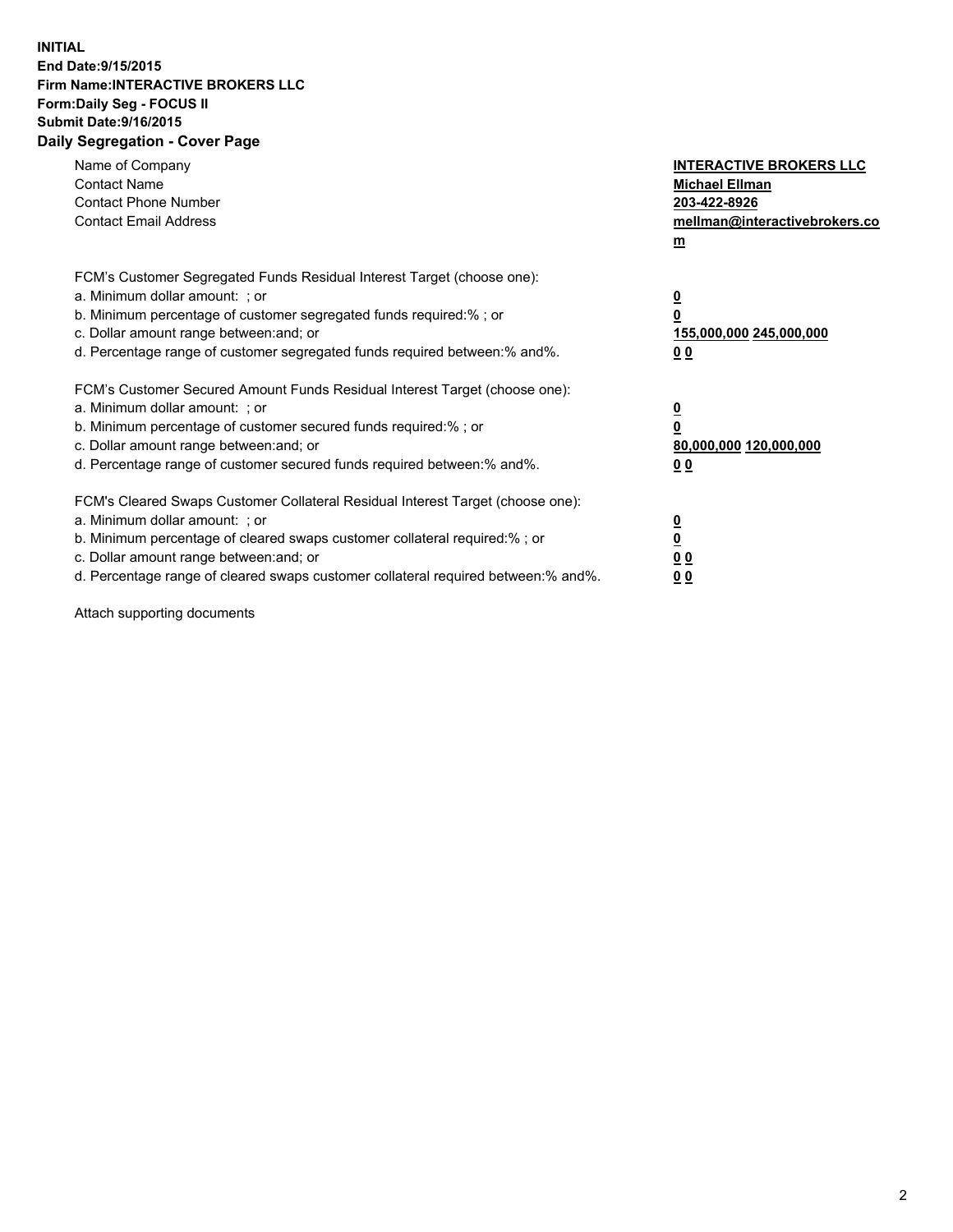## **INITIAL End Date:9/15/2015 Firm Name:INTERACTIVE BROKERS LLC Form:Daily Seg - FOCUS II Submit Date:9/16/2015 Daily Segregation - Secured Amounts**

| Daily Jegregation - Jeculed Aniounts                                                                       |                                   |
|------------------------------------------------------------------------------------------------------------|-----------------------------------|
| Foreign Futures and Foreign Options Secured Amounts                                                        |                                   |
| Amount required to be set aside pursuant to law, rule or regulation of a foreign                           | $0$ [7305]                        |
| government or a rule of a self-regulatory organization authorized thereunder                               |                                   |
| Net ledger balance - Foreign Futures and Foreign Option Trading - All Customers                            |                                   |
| A. Cash                                                                                                    | 346,819,767 [7315]                |
| B. Securities (at market)                                                                                  | $0$ [7317]                        |
| Net unrealized profit (loss) in open futures contracts traded on a foreign board of trade                  | -8,977,592 <sup>[7325]</sup>      |
| Exchange traded options                                                                                    |                                   |
| a. Market value of open option contracts purchased on a foreign board of trade                             | <b>58,149</b> [7335]              |
| b. Market value of open contracts granted (sold) on a foreign board of trade                               | -62,922 [7337]                    |
| Net equity (deficit) (add lines 1.2. and 3.)                                                               | 337,837,402 [7345]                |
| Account liquidating to a deficit and account with a debit balances - gross amount                          | 201,097 [7351]                    |
| Less: amount offset by customer owned securities                                                           | 0 [7352] 201,097 [7354]           |
| Amount required to be set aside as the secured amount - Net Liquidating Equity                             | 338,038,499 [7355]                |
| Method (add lines 4 and 5)                                                                                 |                                   |
| Greater of amount required to be set aside pursuant to foreign jurisdiction (above) or line                | 338,038,499 [7360]                |
| 6.                                                                                                         |                                   |
| FUNDS DEPOSITED IN SEPARATE REGULATION 30.7 ACCOUNTS                                                       |                                   |
| Cash in banks                                                                                              |                                   |
| A. Banks located in the United States                                                                      | 9,900,149 [7500]                  |
| B. Other banks qualified under Regulation 30.7                                                             | 0 [7520] 9,900,149 [7530]         |
| Securities                                                                                                 |                                   |
| A. In safekeeping with banks located in the United States                                                  | 351,862,041 [7540]                |
| B. In safekeeping with other banks qualified under Regulation 30.7                                         | 0 [7560] 351,862,041 [7570]       |
| Equities with registered futures commission merchants                                                      |                                   |
| A. Cash                                                                                                    | $0$ [7580]                        |
| <b>B.</b> Securities                                                                                       | $0$ [7590]                        |
| C. Unrealized gain (loss) on open futures contracts                                                        | $0$ [7600]                        |
| D. Value of long option contracts                                                                          | $0$ [7610]                        |
| E. Value of short option contracts                                                                         | 0 [7615] 0 [7620]                 |
| Amounts held by clearing organizations of foreign boards of trade                                          |                                   |
| A. Cash                                                                                                    | $0$ [7640]                        |
| <b>B.</b> Securities                                                                                       | $0$ [7650]                        |
| C. Amount due to (from) clearing organization - daily variation                                            | $0$ [7660]                        |
| D. Value of long option contracts                                                                          | $0$ [7670]                        |
| E. Value of short option contracts                                                                         | 0 [7675] 0 [7680]                 |
| Amounts held by members of foreign boards of trade                                                         |                                   |
| A. Cash                                                                                                    | 107,908,698 [7700]                |
| <b>B.</b> Securities                                                                                       | $0$ [7710]                        |
| C. Unrealized gain (loss) on open futures contracts                                                        | 573,106 [7720]                    |
| D. Value of long option contracts                                                                          | 58,157 [7730]                     |
| E. Value of short option contracts                                                                         | -62,922 [7735] 108,477,039 [7740] |
| Amounts with other depositories designated by a foreign board of trade                                     | $0$ [7760]                        |
| Segregated funds on hand                                                                                   | $0$ [7765]                        |
| Total funds in separate section 30.7 accounts                                                              | 470,239,229 [7770]                |
| Excess (deficiency) Set Aside for Secured Amount (subtract line 7 Secured Statement<br>Page 1 from Line 8) | 132,200,730 [7380]                |
| Management Target Amount for Excess funds in separate section 30.7 accounts                                | 80,000,000 [7780]                 |
| Excess (deficiency) funds in separate 30.7 accounts over (under) Management Target                         | 52,200,730 [7785]                 |
|                                                                                                            |                                   |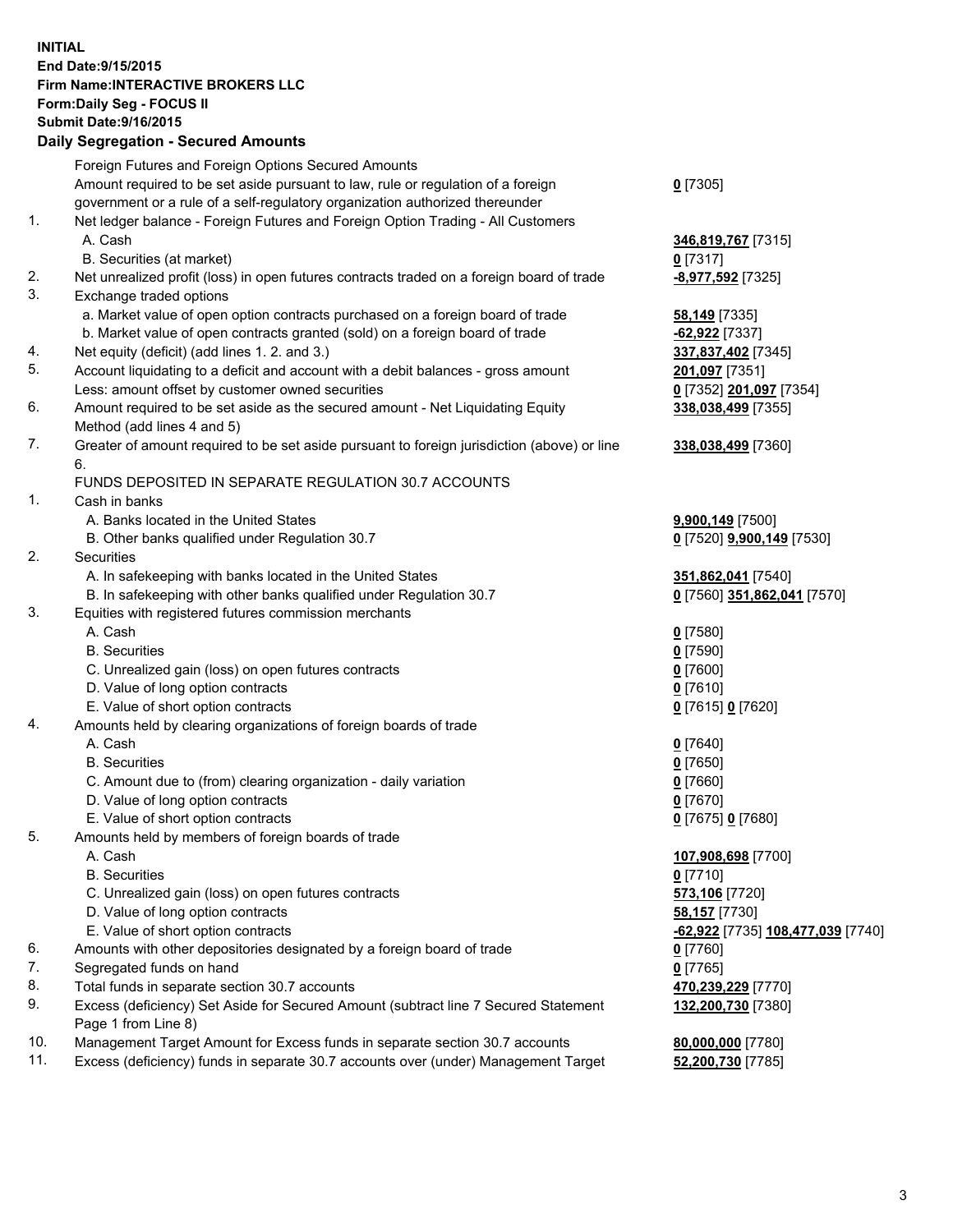**INITIAL End Date:9/15/2015 Firm Name:INTERACTIVE BROKERS LLC Form:Daily Seg - FOCUS II Submit Date:9/16/2015 Daily Segregation - Segregation Statement** SEGREGATION REQUIREMENTS(Section 4d(2) of the CEAct) 1. Net ledger balance A. Cash **2,671,227,383** [7010] B. Securities (at market) **0** [7020] 2. Net unrealized profit (loss) in open futures contracts traded on a contract market **-109,870,386** [7030] 3. Exchange traded options A. Add market value of open option contracts purchased on a contract market **87,859,367** [7032] B. Deduct market value of open option contracts granted (sold) on a contract market **-149,378,210** [7033] 4. Net equity (deficit) (add lines 1, 2 and 3) **2,499,838,154** [7040] 5. Accounts liquidating to a deficit and accounts with debit balances - gross amount **431,829** [7045] Less: amount offset by customer securities **0** [7047] **431,829** [7050] 6. Amount required to be segregated (add lines 4 and 5) **2,500,269,983** [7060] FUNDS IN SEGREGATED ACCOUNTS 7. Deposited in segregated funds bank accounts A. Cash **303,063,207** [7070] B. Securities representing investments of customers' funds (at market) **1,495,580,357** [7080] C. Securities held for particular customers or option customers in lieu of cash (at market) **0** [7090] 8. Margins on deposit with derivatives clearing organizations of contract markets A. Cash **31,844,128** [7100] B. Securities representing investments of customers' funds (at market) **956,803,384** [7110] C. Securities held for particular customers or option customers in lieu of cash (at market) **0** [7120] 9. Net settlement from (to) derivatives clearing organizations of contract markets **-23,634,056** [7130] 10. Exchange traded options A. Value of open long option contracts **87,812,804** [7132] B. Value of open short option contracts **-149,331,674** [7133] 11. Net equities with other FCMs A. Net liquidating equity **0** [7140] B. Securities representing investments of customers' funds (at market) **0** [7160] C. Securities held for particular customers or option customers in lieu of cash (at market) **0** [7170] 12. Segregated funds on hand **0** [7150] 13. Total amount in segregation (add lines 7 through 12) **2,702,138,150** [7180] 14. Excess (deficiency) funds in segregation (subtract line 6 from line 13) **201,868,167** [7190] 15. Management Target Amount for Excess funds in segregation **155,000,000** [7194] 16. Excess (deficiency) funds in segregation over (under) Management Target Amount **46,868,167** [7198]

Excess